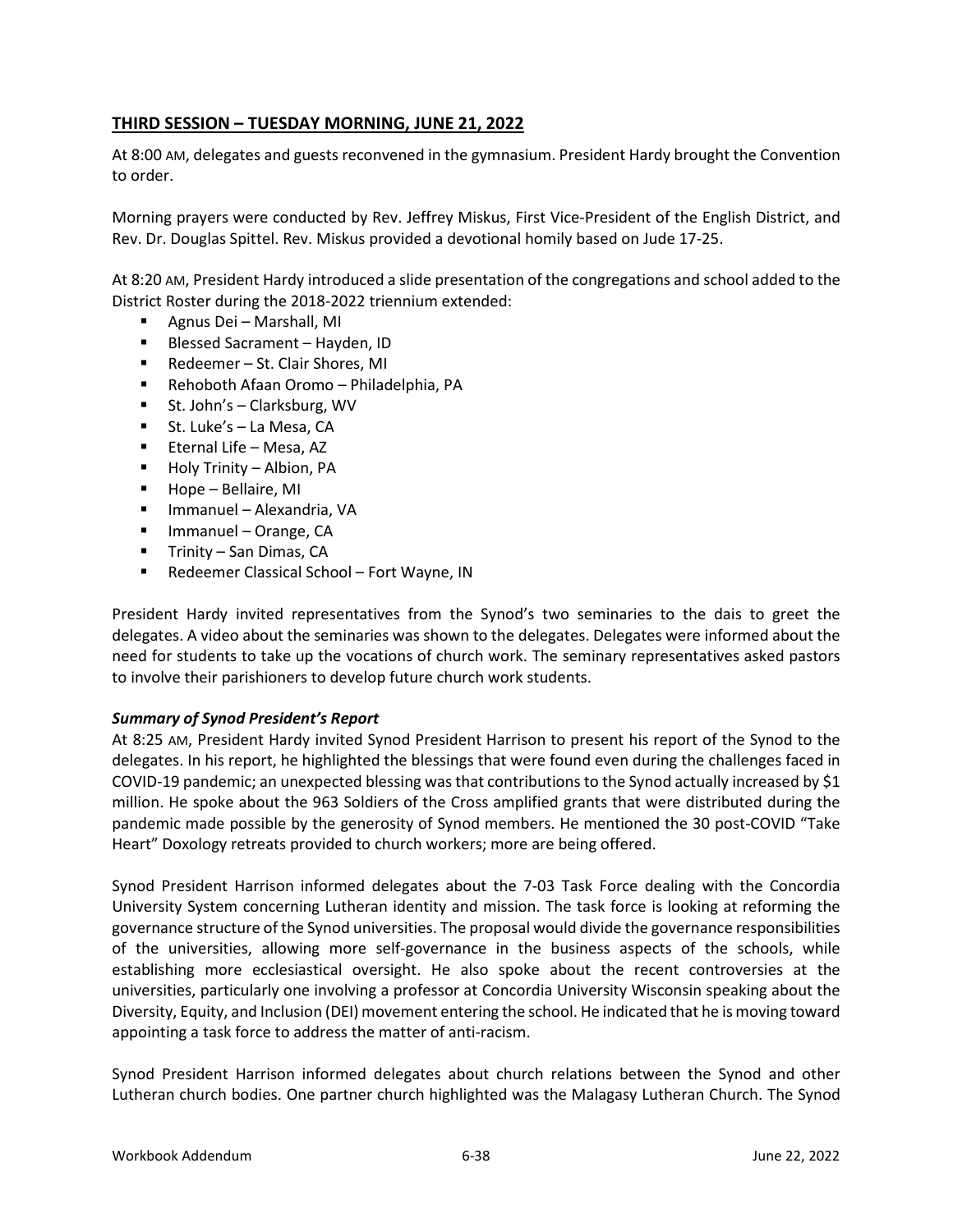has over 40 official partner Lutheran church bodies around the world; including those, around 90 total church bodies are in dialogue with the Synod at various levels. He also commented about the religious freedom issues faced by members of the Evangelical Lutheran Mission Diocese of Finland, one of the most recent partner churches of the Synod. Developments with Lutherans in South Sudan may lead to a new partnership. He also reported that over \$3 million has been raised to support individuals affected by the war in Ukraine.

Synod President Harrison commented favorably about the continued work of the Lutheran Women's Missionary League to support activities in the Synod. He stated that the number of Synod missionaries is low due to COVID-19. Despite this, the average missionary is currently funded for one year out. Another international development is the Livonian Lutheran Project, a church planting project in Europe. The seminary in the Dominican Republic has graduated over 200 pastors and 160 deaconesses in the past decade; a new hymnal in Spanish has also been produced, which will also be made available in a mobile application. Developments in Lutheran church bodies in Taiwan and Japan have led to processes to disaffiliate with church bodies and seminaries in those locations. At the same time, the Synod is affiliated with 15 seminaries in Africa to train church workers. The seminary in India has been recently rebuilt after being destroyed by a typhoon.

Synod President Harrison noted new conferences in the *Making Disciples for Life* program are being held. Within the Synod, 20,000 individuals have been trained to serve in Lutheran Emergency Response Teams (LERT). This has helped to expand domestic disaster relief efforts. He discussed the 1 John 3 Million Dollar Life Match that is currently in place to help fund life ministry efforts taking place in congregations. The Synod Youth Gathering to be held in 2022 has 19,000 registrants. A new Child Protection Program is being developed for the Synod.

Synod President Harrison stated that the Synod is in its best financial shape ever. This is due both to increased giving to the Synod and implementation of budgetary constraints.

Synod President Harrison spoke about the matter of church planting. A review of church planting has been conducted by the Synod, leading to several conclusions being incorporated into a new church planting initiative. The Synod is implementing a \$2 million church planting grant to be distributed in matching grants to congregations involved in planting new churches.

A question-and-answer session followed President Harrison's report. Delegates asked about various topics:

- What has resulted from the official visit to Concordia University Texas?
- How to encourage individuals, particularly from immigrant families, to take up the vocation of church work.
- **If the Council of Presidents is addressing congregations trying to creating long-distance members via** online worship services.
- Would a Synod campus ministry position be reestablished if the Synod is reaching financial stability?
- What standard is there for mentally disabled/low-functioning individuals to be communed?
- What plans might be developed to reconnect individuals who have been baptized/confirmed, but now have disconnected from parish involvement?

At 10:00 AM, President Hardy called on Rev. Dr. David Stechholz, President Emeritus of the English District, to offer greetings to the Convention.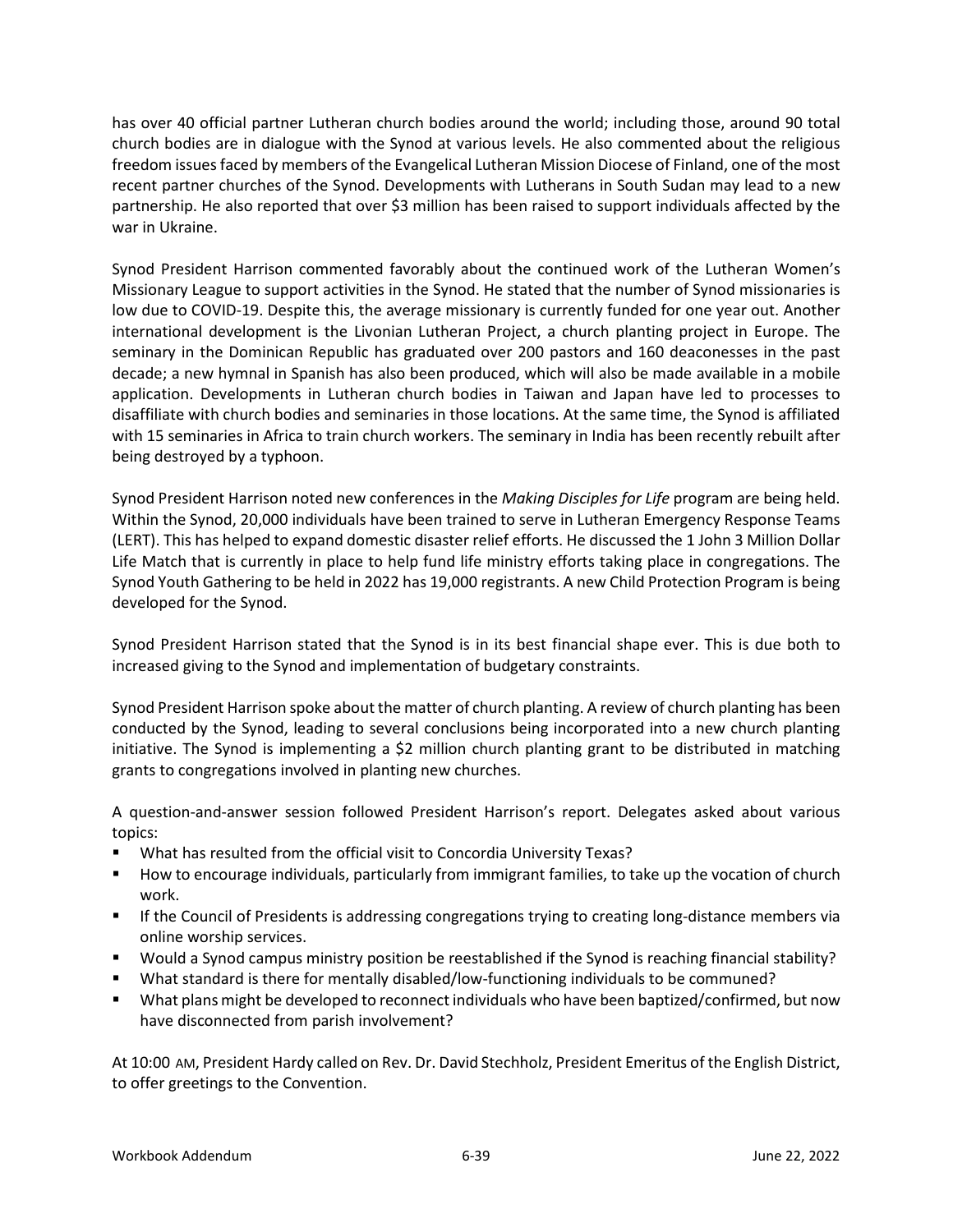Following this, President Hardy informed the delegates that there would be a break in convention business until 10:30 AM.

At 10:30 AM, President Hardy reconvened the meeting. He reminded delegates about the ongoing mission collection with its \$10,000 matching grant.

President Hardy then called for approval of the minutes of the June 20 sessions of the Convention. Secretary Zimmerman directed the delegates' attention to the copies of the minutes from the June 20 sessions of the Convention *(June 21 Workbook Addendum, pp. 6-27 to 6-37)*. Motion: *"To approve the minutes as presented."* Motion carried *[Y - 95; N - 3]*.

At 10:33 AM, President Hardy had the District Evangelization Team present a video about their work within the District. The video focused on the individual members of the team and how the team functions, as well as the tools for evangelism that are available to District congregations.

#### *Convention Speaker Summary*

At 10:45 AM, President Hardy called Rev. Christopher Thoma to the dais to introduce the Convention Speaker, Lieutenant General (ret.) William Boykin. General Boykin now serves as Family Research Council's Executive Vice President.

General Boykin spoke to the delegates about showing the love of God in a hostile world. His presentation indicated that the persecution foretold by Jesus in Luke 21 is present among us, not just something yet to happen. He stated that the Church needs to be prepared to stand against this persecution and the evil that has been brought into the country. His presentation shared details of controversy brought about by his comments in a 2003 speech concerning his 1993 interaction with Osman Atto in Somalia. Through the difficulties faced in this controversy, including investigation by the Department of Defense, he found his focus turned away from himself to ways he could demonstrate the Christian life. The controversy also showed how God was present with him and the support that can be given by fellow believers in the midst of persecution. He exhorted delegates to read the Holy Scriptures diligently, because that is the way that believers are prepared by God to stand firm within persecution and to bring support to their fellow believers.

Delegates had opportunity to offer questions of General Boykin, including about the challenges being faced by theologically conservative chaplains within the armed forces, the various threats that face the nation from outside and within, and the philosophy of the military.

At 11:45 AM, President Hardy had a video from the District Campus Ministry Task Force played. The video informed delegates about the college town congregations/campus ministries found within the District and a 2022 conference for campus ministries held by the District. Delegates were invited to consider contacting the task force for information about starting campus ministries at local colleges.

President Hardy then invited Jubiliarians to be recognized for their years of service within the Synod. *(The listing of the Jubilarians can be found in the Convention Workbook, pp. 2-11 and 2-12.)* After recognition was offered, President Hardy declared the Convention in recess until 1:30 PM. Delegates were dismissed to the ministry tent and the cafeteria.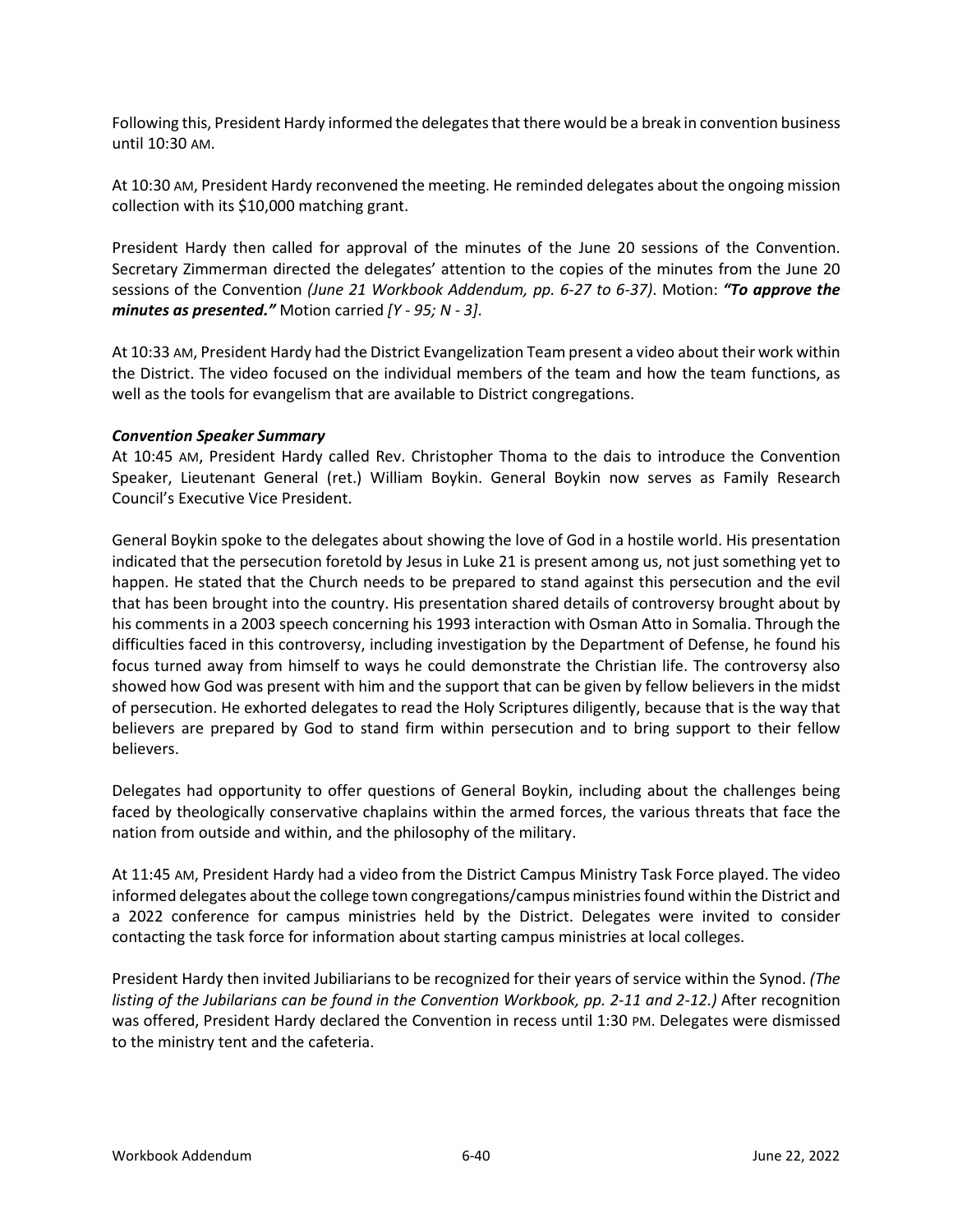# **FOURTH SESSION – TUESDAY AFTERNOON, JUNE 21, 2022**

At 1:30 PM, delegates and guests reconvened in the gymnasium. President Hardy brought the Convention to order.

Afternoon prayer was led by Rev. David Rutter, presenting Nehemiah 1:4-11 to the delegates.

At 1:35 PM, President Hardy then introduced members of the District Staff to the delegates, thanking them for their service to the District and the District congregations. Staff recognized were Albert Amling, Ron Grimm, Natalya Hrecznyj, Rev. Daniel Lepley, Rev. J. Derek Mathers, Jill McGarr, Sally Naglich, Peggy Oke, and Kathy Stanis.

District Staff members offered reports on the work within the District that they help to oversee or coordinate.

Mr. Albert Amling, School Ministry Executive, spoke about how congregations can support school ministry, even if they do not have schools themselves. COVID-19 took a major toll on school ministries and the teachers conducting them. A great need exists for new school ministry workers, whether finding individuals to enroll in teacher education courses at Synod colleges or going through the colloquy program. Congregations may also contribute to District scholarships that are given, perhaps even providing matching grants.

Mr. Ron Grimm, LCMS Foundation Gift Planning Counselor, spoke about the gift planning that he helps to coordinate with members of District congregations. This gift planning focuses on wills and endowment funding. The work of the LCMS Foundation allows LCMS ministries to have access to a sophisticated, diversified investment model at a low cost. His work can assist congregations in creating ongoing sources of income.

Rev. Daniel Lepley, LCEF District Vice-President, spoke about the investment and loan opportunities that LCEF provides to District congregations and their members. He informed delegates that the Federal Reserve interest rates are not directly tied to the cost of funds for LCEF. He also mentioned the newly established saving accounts that were created for church workers on the LCMS roster.

Rev. Derek Mathers, Mission Executive and Assistant to the Bishop, spoke about the varied aspects of his work for the District. He mentioned some of the ongoing issues that some church workers are having with COVID-19; there is support for such individuals, including the Ministerial Health Commission. Another program under his oversight is Re:Vitality, a Synod initiative to strengthen and build up congregational ministries. He also discussed the work of the District Missions Council that focuses on ways to promote and connect new mission in the District; the District's 1-1-1 mission funding initiative is also under their auspices. Rev. Mathers encouraged congregations and circuits to become aware of the mission opportunities that are present in their settings; these missions would be outreach efforts to people outside the kingdom of God in their location. He also spoke of a new concept being developed of planting a new church that becomes a center in which church planting can be learned and further churches can be planted.

Mrs. Sally Naglich, District Treasurer and Business Manager, reported about the financial state of the District. She provided delegates with a Statement of Financial Position – Summary. Overall total assets have increased by \$1.9 million over the past four years from \$5.7 million to \$7. million; the increase in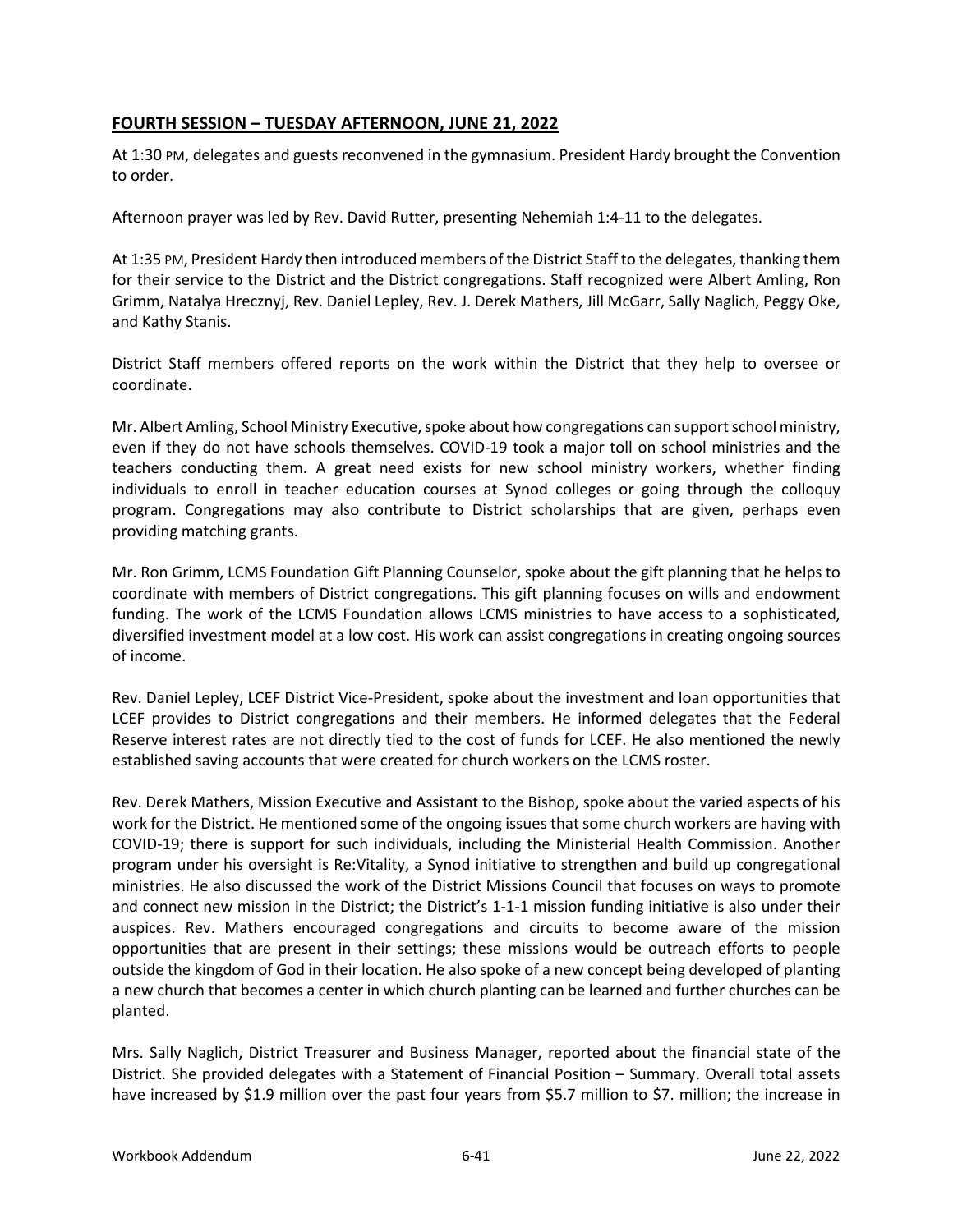assets includes investment gains of the Endowment Fund and receiving properties from disbanding congregations. She stressed that the District's financial activities would not be possible without the ongoing support of the District by its congregations and their members. It would be greatly beneficial if all District congregations would support the District by direct contribution as they are able.

At 2:40 PM, President Hardy called upon Rev. Jeffrey Teeple, Convention Chaplain, to offer prayer for specific needs requested by delegates and for wisdom in voting decisions.

At 2:42 PM, Secretary Zimmerman provided the third credentials report of the Convention. The credentials report at the opening of the convention at 1:30 PM on June 21, 2022, was as follows:

| Voting Delegates - Ordained:     | 87            |
|----------------------------------|---------------|
| Voting Delegates - Lay:          | 85            |
| <b>Total Voting Delegates:</b>   | 172           |
| <b>Total Advisory Delegates:</b> | 31            |
| Youth Representatives:           | 15            |
| <b>Board Members:</b>            | $\mathcal{P}$ |
| District Staff:                  | 7             |
| Guests/Presenters:               | 34            |
| <b>Total in Attendance</b>       | 261           |

The credentials report was adopted.

Following the credentials report, President Hardy opened the floor for nominations for the District Endowment Fund Board of Managers and the Committee on Nominations. With no floor nominations offered, the slates of candidates were closed.

At 2:45 PM, President Hardy summoned Floor Committee 1 (Church & Theology) to the dais. Rev. Mark Braden, Committee Chairman, introduced members of the committee.

Floor Committee 1 moved adoption of Resolution 1-03A: "To Decline Overture 1-03" *(June 20 Addendum, p. 6-1)*. Rev. Braden explained why the Floor Committee drafted a resolution to decline Overture 1-03, which had been submitted by the Detroit Circuits. The declination was due to actions taken by the 2019 Synod Convention. Without discussion, the motion carried *[Y - 134; N - 13]*.

Floor Committee 1 moved adoption of Resolution 1-08: "To Encourage Our Seminaries to Increase Educational Training as Part of Pastoral Formation" *(June 20 Addendum, p. 6-4)*. Delegates inquired how encouragement would take place, whether educational requirements are mandated prior to enrollment at seminary, and how educational classes could be conducted. After discussion, the motion carried *[Y - 115; N - 40]*.

Floor Committee 1 moved adoption of Resolution 1-09: "To Prevent Harmful Philosophies, Ideologies and Contemporary Movements Contrary to the Christian Faith from Damaging Our Congregations, Schools, Colleges and Seminaries" *(June 20 Addendum, p. 6-5 to 6-6)*. Motion to amend: *"To strike references to BLM from the Resolveds within the resolution."* Discussion of the motion to amend ensued; following extensive discussion about the motion to amend, it failed *[Y - 70; N - 90]*. Discussion returned to the main motion. Delegates asked whether other entities should be listed; other delegates questioned whether any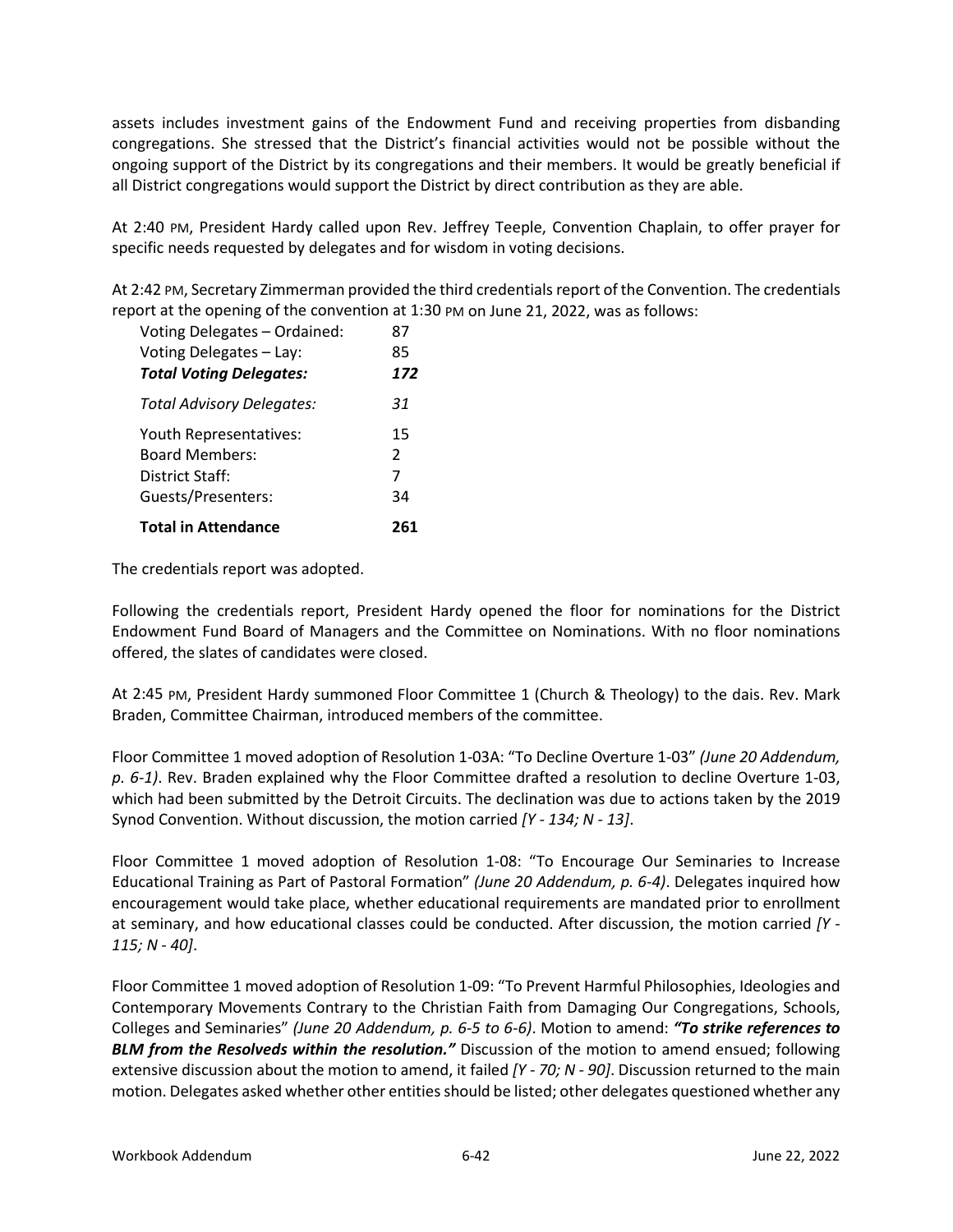particular entity should be listed. Further comment about the merits of the resolution were offered. Seeing no further speakers, President Hardy put the question to the assembly; motion carried *[Y - 117; N - 44]*.

At 3:25 PM, President Hardy informed the delegates that there would be a break in convention business until 3:50 PM.

At 3:50 PM, President Hardy invited Rev. Kevin Wilson, President of the Ohio District, to the dais. Ohio District President Wilson thanked the District for its cooperation with congregations in his district where help has been sought.

At 3:52 PM, President Hardy invited Mr. James Sanft of Concordia Plans to the dais. Mr. Sanft informed delegates about the role that Concordia Plans serves as a business entity within the Synod. The work of Concordia Plans is to carry out part of Objective 10 listed in Article III of the Synod Constitution. The entity manages the benefit plans of the Synod, as well as other ancillary programs. Concordia Plans offers multiple health and wellness programs to participants in order to improve overall health, instead of simply covering medical care and treatment. It also offers two different types of retirement plans for church workers. Retirement ready workers would participate in a combination of both retirement plans offered by Concordia Plans, as well as Social Security and individual saving/investments; this is part of the shared responsibility for retirement. Mr. Sanft stated that the retirement aspect of Concordia Plans is currently fully funded for its beneficiaries.

At 4:15 PM, President Hardy summoned Rev. Tauscher, Elections Committee Chairman, to the dais to conduct the elections for Circuit Visitors, Endowment Fund Board of Managers, and Committee on Nominations. He also asked Rev. Jeffrey Teeple, Convention Chaplain, to offer prayers for specific requests and prior to voting.

Rev. Tauscher then explained how the Circuit Visitor nominations were conducted prior to the Convention. Changes to the initial slate *(Convention Workbook, pp. 5-15 and 5-16)* due to pastors having been elected to other District offices were identified.

Rev. Tauscher presented the slate of Circuit Visitors for ratification by the Convention:

| <b>Circuit 1 - New York/New Jersey</b> | Rev. Gordon Naumann          |
|----------------------------------------|------------------------------|
| Circuit 2 - Philadelphia               | Rev. Christopher Seifferlein |
| Circuit 3 - Florida                    | Rev. William Douthwaite, III |
| Circuit 4 - Georgia                    | Rev. David Miller            |
| <b>Circuit 5 - Buffalo</b>             | Rev. Dwayne Hendricks        |
| Circuit 6 - Pittsburgh                 | Rev. Brian Westgate          |
| <b>Circuit 7 - Canada-East</b>         | Rev. Dr. Terry Hursh         |
| Circuit 8 - Canada-West                | Rev. James Leistico          |
| Circuit 9 - Cleveland-Akron            | Rev. Jonathan McCall         |
| <b>Circuit 10 - Cleveland</b>          | Rev. Joshua Moldenhauer      |
| Circuit 11 - Detroit-South             | Rev. Bradford Scott          |
| <b>Circuit 12 - Detroit-North</b>      | Rev. Timothy Holzerland      |
| Circuit 13 - Western Michigan          | Rev. Peter Burfeind          |
| Circuit 14 - Indiana                   | Rev. Chad Trouten            |
| Circuit 15 - Chicago-North             | Rev. Anthony Oliphant        |
| Circuit 16 - Chicago-South             | Rev. Doug Hoag               |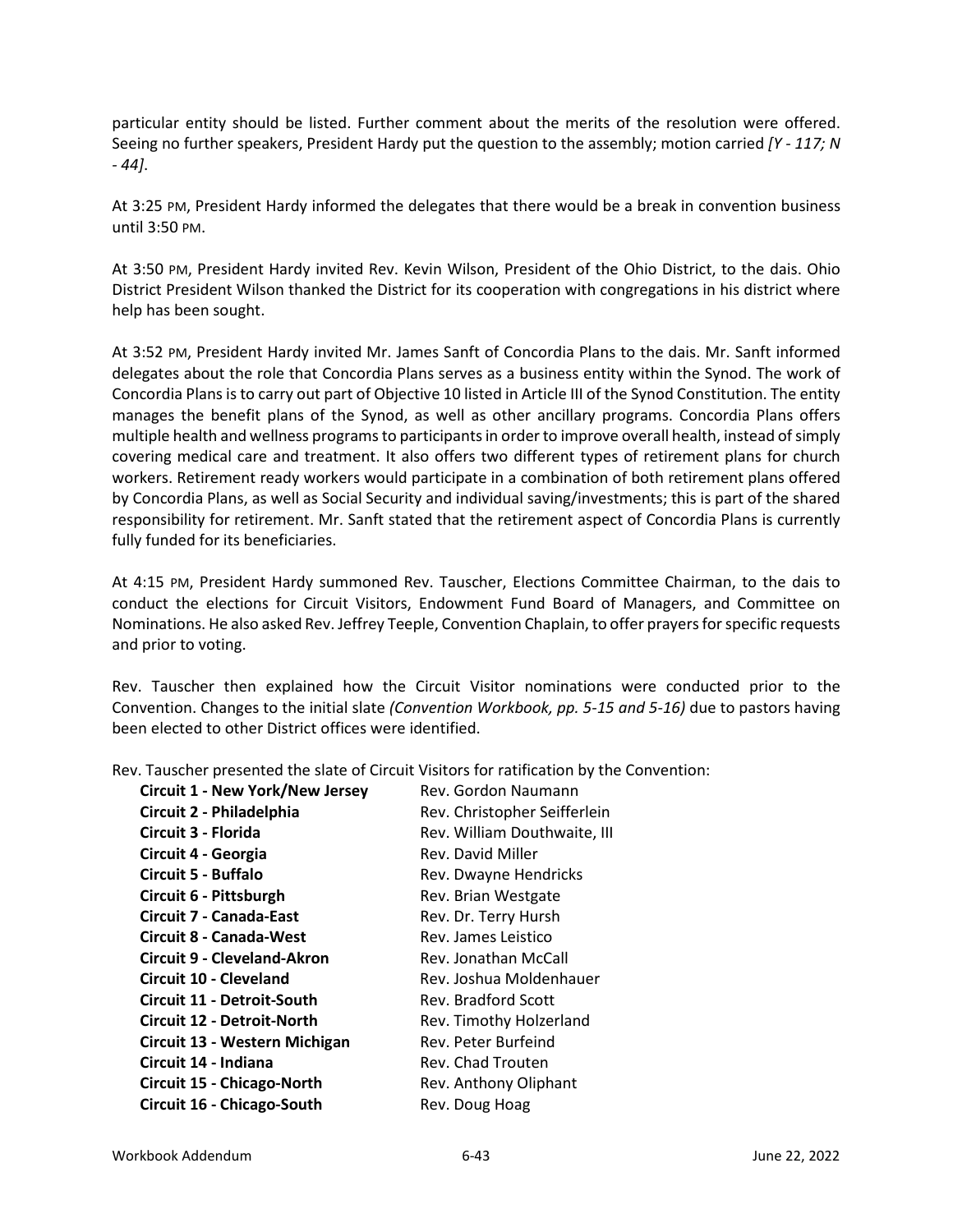| Circuit 17 - Milwaukee            | Rev. Fred Reaman     |
|-----------------------------------|----------------------|
| Circuit 18 - St. Louis            | Rev. Jonathan Gruen  |
| Circuit 19 - Arizona-North        | Rev. Steven Resner   |
| Circuit 20 - Arizona-South        | Rev. Dr. John Stieve |
| Circuit 21 - Nevada/Utah          | Rev. Arthur Drehman  |
| Circuit 22 - San Diego            | Rev. James Huenink   |
| <b>Circuit 23 - Los Angeles</b>   | Rev. Robert Dargatz  |
| <b>Circuit 24 - San Francisco</b> | Rev. Curtis Binz     |

The convention proceeded with the vote to ratify the election of Circuit Visitors and the results were posted:

**Yes 159** No 3

The slate of Circuit Visitors was ratified as presented.

Rev. Tauscher presented the slate of candidates for the Endowment Fund Board of Managers (Eastern Region):

Michael Coffey

With no other candidates standing for election, the Elections Committee instructed the Secretary to cast one vote for Michael Coffey for the Endowment Fund Board of Managers (Eastern Region). The result of the election was 1-0. Michael Coffey was elected to a second term as District Endowment Fund Manager.

Rev. Tauscher reported that due to the result of prior elections at the Convention, no candidate would be presented for the Endowment Fund Board of Managers (Lake Erie Region). With no candidate presented, no ballot was conducted. The seat on the Endowment Fund Board of Managers will be filled by the process spelled out in District Bylaw 6.2.5(a).

Rev. Tauscher presented the slate of candidates for the Endowment Fund Board of Managers (Midwestern Region):

Matthew Thompson Rex Toepke

The ballot was conducted and the results were posted:

| <b>Rex Toepke</b> | 64 | (50.39%)    |
|-------------------|----|-------------|
| Matthew Thompson  | 63 | $(49.61\%)$ |

Mr. Rex Toepke was elected to a second term as District Endowment Fund Manager.

Rev. Tauscher presented the slate of candidates for the Endowment Fund Board of Managers (Western Region):

Rev. Fred Gerlach Paul Sticha

The ballot was conducted and the results were posted:

| <b>Rev. Fred Gerlach</b> | 95. | (65.07%)  |
|--------------------------|-----|-----------|
| Paul Sticha              | 51  | (34.93 %) |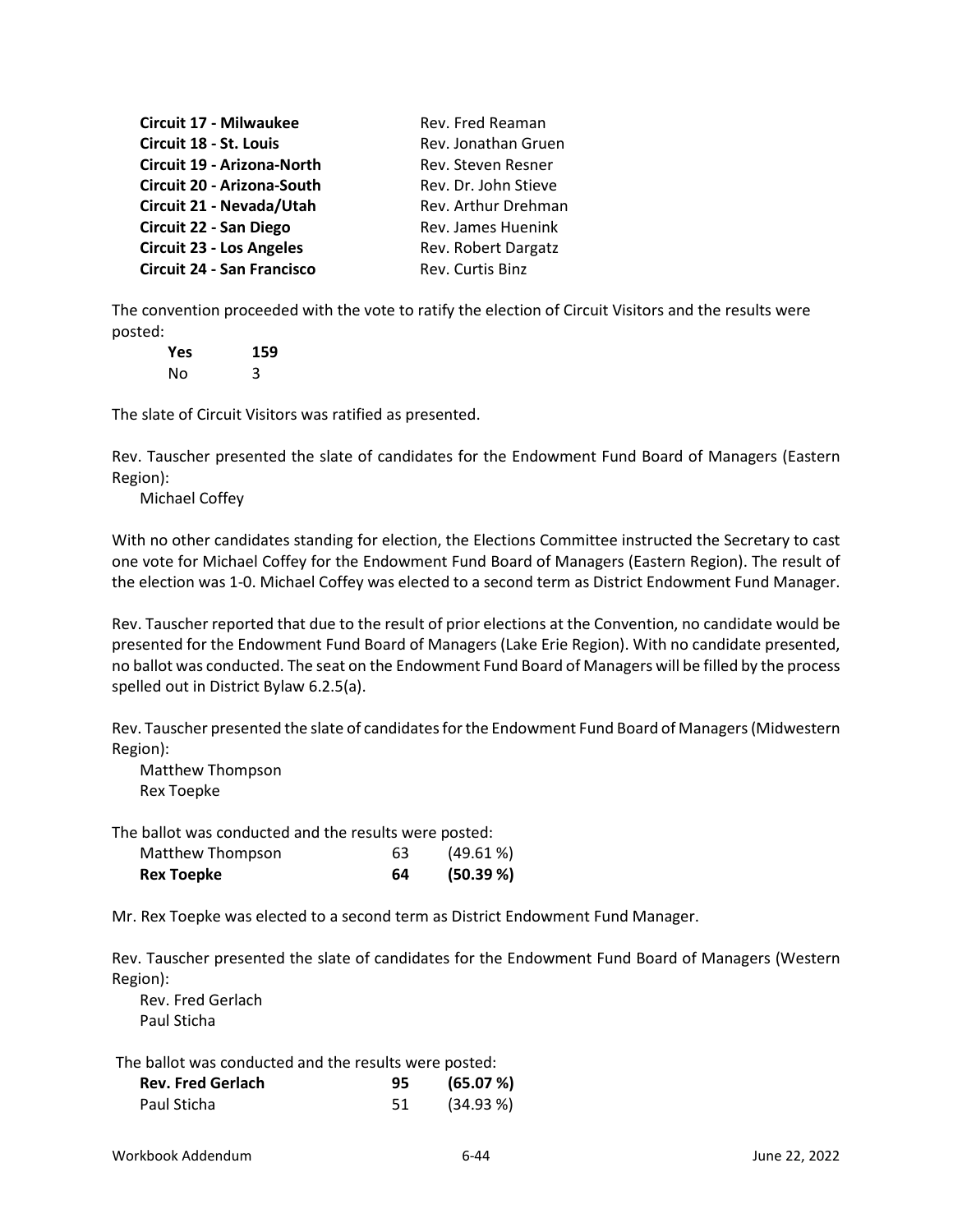Rev. Fred Gerlach was elected to a second term as District Endowment Fund Manager.

Prior to electing the members of the Committee on Nominations, Secretary Zimmerman reminded the delegates that the limitation of holding one elected office did not apply to the Committee on Nominations, as it is regarded as an *ad hoc* Convention Committee, in line with Synod Bylaw 3.12.3.

Rev. Tauscher presented the slate of candidates for Committee on Nominations (Ordained – Eastern Region):

Rev. Robert Kieselowsky Rev. Brian Westgate

The ballot was conducted and the results were posted:

| <b>Rev. Brian Westgate</b> | 86 | (53.75%) |
|----------------------------|----|----------|
| Rev. Robert Kieselowsky    | 74 | (46.25%) |

Rev. Brian Westgate was elected to the Committee on Nominations.

Rev. Tauscher presented the slate of candidates for Committee on Nominations (Commissioned/Lay – Eastern Region):

Connor Hagey

With no other candidates standing for election, the Elections Committee instructed the Secretary to cast one vote for Connor Hagey for Committee on Nominations (Commissioned/Lay – Eastern Region). The result of the election was 1-0. Connor Hagey was elected to the Committee on Nominations.

Rev. Tauscher presented the slate of candidates for Committee on Nominations (Ordained – Lake Erie Region):

Rev. Mark Braden Rev. Peter Burfeind

The ballot was conducted and the results were posted:

| <b>Rev. Mark Braden</b> | 104 | (67.97 %) |
|-------------------------|-----|-----------|
| Rev. Peter Burfeind     | 49  | (32.03 %) |

Rev. Mark Braden was elected to the Committee on Nominations.

Rev. Tauscher presented the slate of candidates for Committee on Nominations (Commissioned/Lay – Lake Erie Region):

Terry Leu

With no other candidates standing for election, the Elections Committee instructed the Secretary to cast one vote for Terry Leu for Committee on Nominations (Commissioned/Lay – Lake Erie Region). The result of the election was 1-0. Terry Leu was elected to the Committee on Nominations.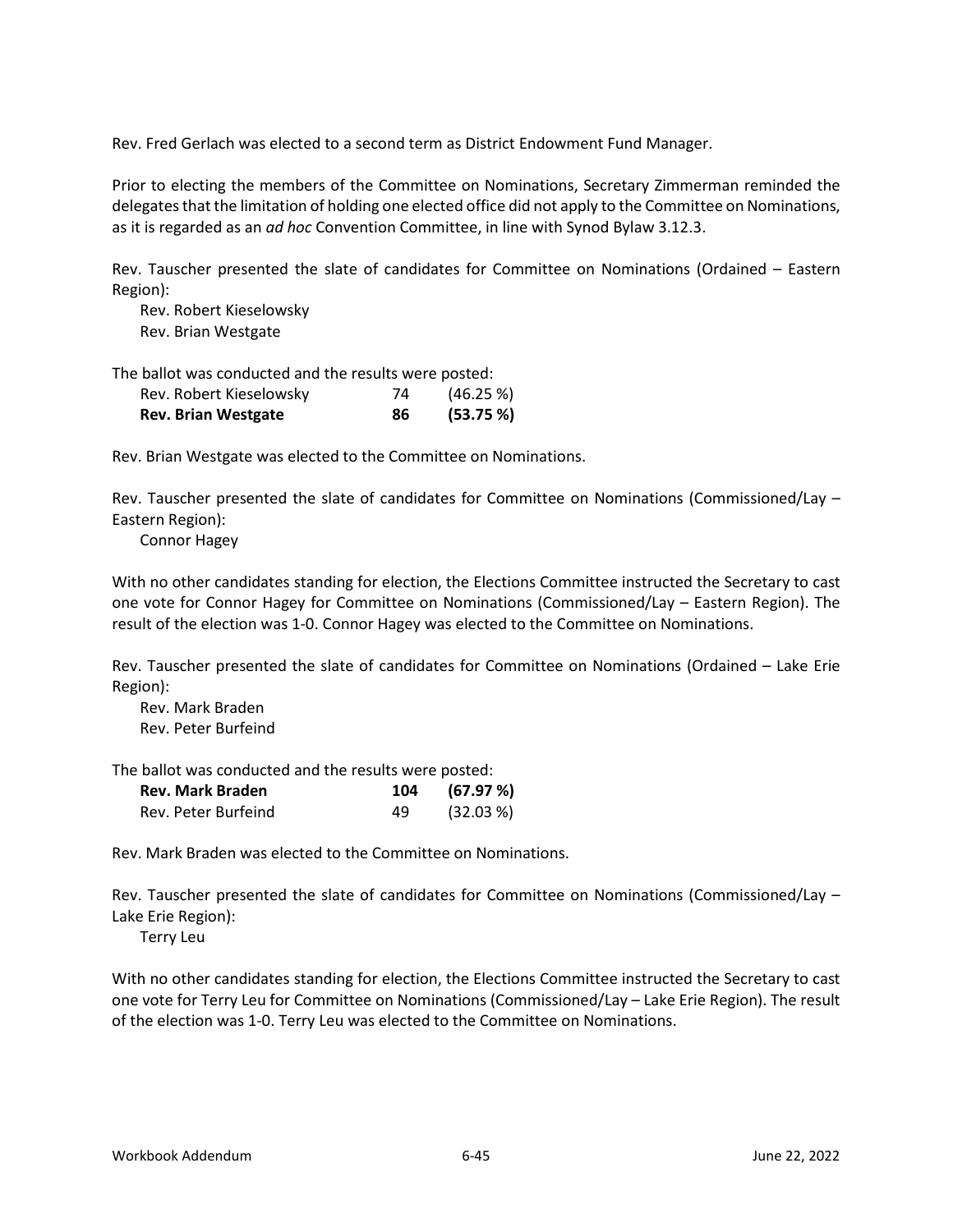Rev. Tauscher presented the slate of candidates for Committee on Nominations (Ordained – Midwestern Region):

Rev. Gregory Michel Rev. David Petersen Rev. C. J. Wright

The ballot was conducted and the results were posted:

| Rev. Gregory Michel        | 42 | $(27.10\%)$ |
|----------------------------|----|-------------|
| <b>Rev. David Petersen</b> | 74 | (47.74%     |
| Rev. C. J. Wright          | 39 | $(25.16\%)$ |

With no candidate receiving a majority of votes cast, Rev. C.J. Wright's name was removed. A second ballot was conducted and the results were posted:

| Rev. Gregory Michel<br><b>Rev. David Petersen</b> | 57 | $(37.01\%)$ |
|---------------------------------------------------|----|-------------|
|                                                   | 97 | (62.99%)    |

Rev. David Petersen was elected to the Committee on Nominations.

Rev. Tauscher presented the slate of candidates for Committee on Nominations (Commissioned/Lay – Midwestern Region):

Rod Lane

With no other candidates standing for election, the Elections Committee instructed the Secretary to cast one vote for Rod Lane for Committee on Nominations (Commissioned/Lay – Midwestern Region). The result of the election was 1-0. Rod Lane was elected to the Committee on Nominations.

Rev. Tauscher presented the slate of candidates for Committee on Nominations (Ordained – Western Region)

Rev. Fred Gerlach Rev. Michael Morehouse

The ballot was conducted and the results were posted:

| Rev. Fred Gerlach             | 60 | (38.22%) |
|-------------------------------|----|----------|
| <b>Rev. Michael Morehouse</b> | 97 | (61.78%) |

Rev. Michael Morehouse was elected to the Committee on Nominations.

Rev. Tauscher presented the slate of candidates for Committee on Nominations (Commissioned/Lay – Western Region):

Roni Grad Karina Lindsey von Hindenburg

The ballot was conducted and the results were posted:

| Roni Grad                     |    | (49.32%)  |
|-------------------------------|----|-----------|
| Karina Lindsey-von Hindenburg | 74 | (50.68 %) |

Ms. Karina Lindsey-von Hindenburg was elected to the Committee on Nominations.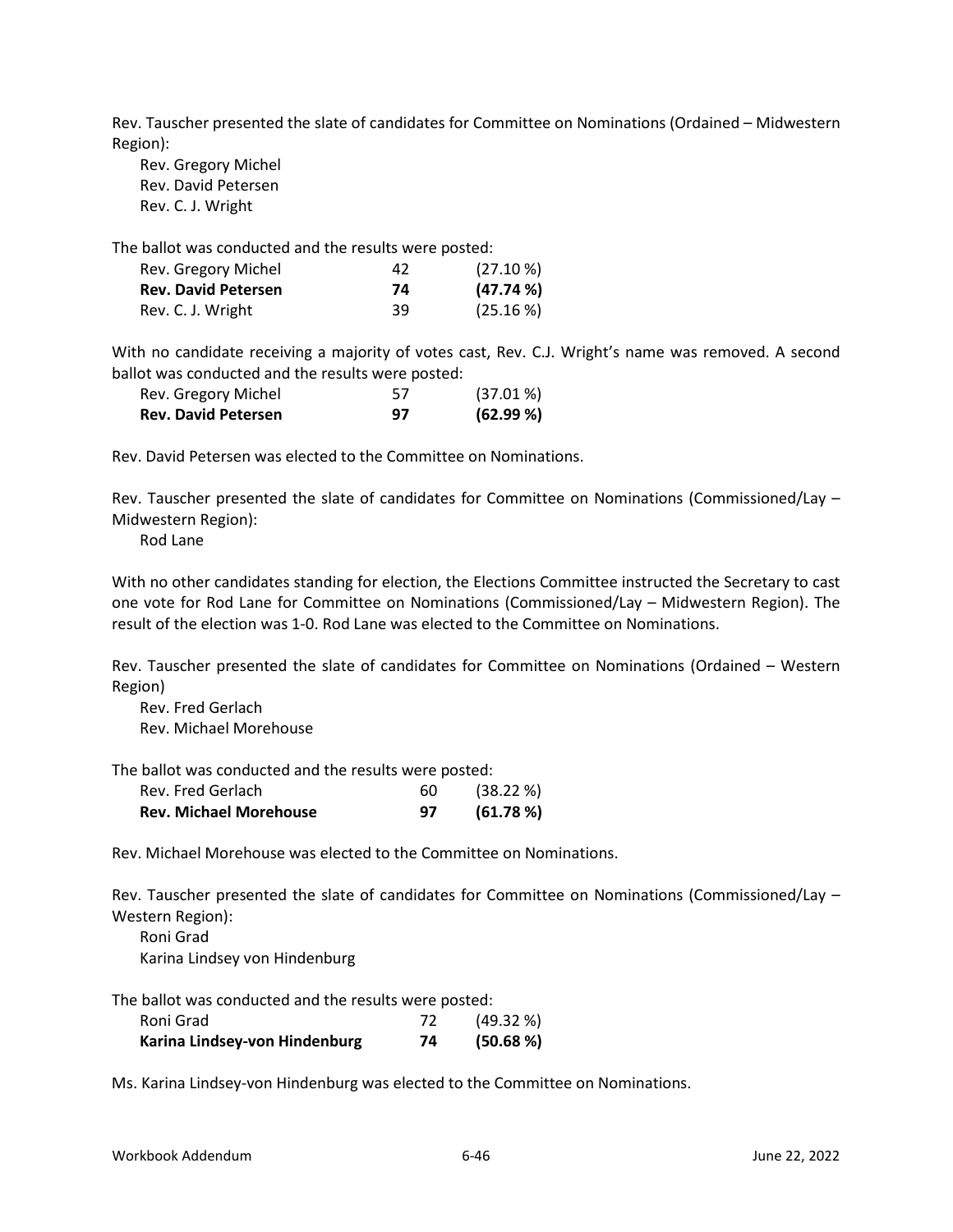With all elections having been conducted, President Hardy thanked the Elections Committee for their work during the Convention.

At 4:30 PM, President Hardy invited Rev. Jonathan Naumann to the dais to speak briefly about his work in the Dominican Republic on behalf of the LCMS Board for International Missions. He invited delegates to converse with him during the rest of the Convention and to pray for the missionaries serving in the Latin America and Caribbean Region.

At 4:35 PM, President Hardy invited Rev. Jawed & Julie Dass to the dais to speak about their work within Pakistan. Rev. Dass announced that five Lutheran churches have been planted in Pakistan. He now oversees the Lutheran Confessional Church Pakistan as bishop. Julie Dass highlighted aspects of the mission that grew out of initial support from Faith – Naples, FL and has blossomed within Pakistan. Along with the English District, the Florida-Georgia District has also served as a partner with this mission. Seminarians have begun instruction that will lead to ordination.

At 4:45 PM, President Hardy summoned Floor Committee 1 to return to the dais.

Floor Committee 1 moved adoption of Resolution 1-04: "To Establish a National Lutheran Teacher Student Debt Assistance Program for LCMS Commissioned Ministers—Teachers" *(Convention Workbook, pp. 4-54 to 4-55)*. No delegate desired to speak to the motion, leading directly to a vote. Motion carried *[Y - 143; N - 11]*.

Floor Committee 1 moved adoption of Resolution 1-02: "To Establish a Specific Ministry Pastor Program Oversight Board and to Revise the Bylaws Governing the SMP Program" *(Convention Workbook, pp. 4-50 to 4-52)* with the removal of Lines 80-84 on p. 4-51. Rev. Braden explained that the proposal would affect Synod Bylaws. The Floor Committee was informed that the content of Lines 80-84 would conflict with Synod Bylaws, necessitating removal of those lines from the proposed resolution. After brief discussion, the motion carried *[Y - 133; N - 24]*.

Floor Committee 1 moved adoption of Resolution 1-05: "To Exhort All Parishes to Celebrate the Mass Every Sunday Even if Civil Government Interferes" *(Convention Workbook, pp. 4-56 to 4-57)*. Rev. Braden noted that the authors of the resolution wanted delegates to note that the content of the resolution was not simply to address past incidents but also what may be faced in the future. After brief discussion, the motion carried *[Y - 126; N - 34]*.

Floor Committee moved adoption of Resolution 1-06: "To Restore Both Biblical Languages to the Education of Future Pastors on All Pathways to the Office of the Holy Ministry" *(Convention Workbook, pp. 4-58)*. Delegates inquired whether exceptions might be established, whether currently rostered ordained ministers could pass competency exams in the Biblical languages now, the maintenance of Biblical Hebrew competency in the field, and the example of Jesus' knowledge of Greek and Hebrew. After discussion, motion carried *[Y - 121; N - 39]*.

At 5:20 PM, President Hardy declared the Convention in recess until 7:30 PM. Delegates were informed that dinner would be provided in the cafeteria at 6:00 PM. Members of the Canadian Circuits were instructed that they would assemble to hold their required session of the Canada Corporation elections.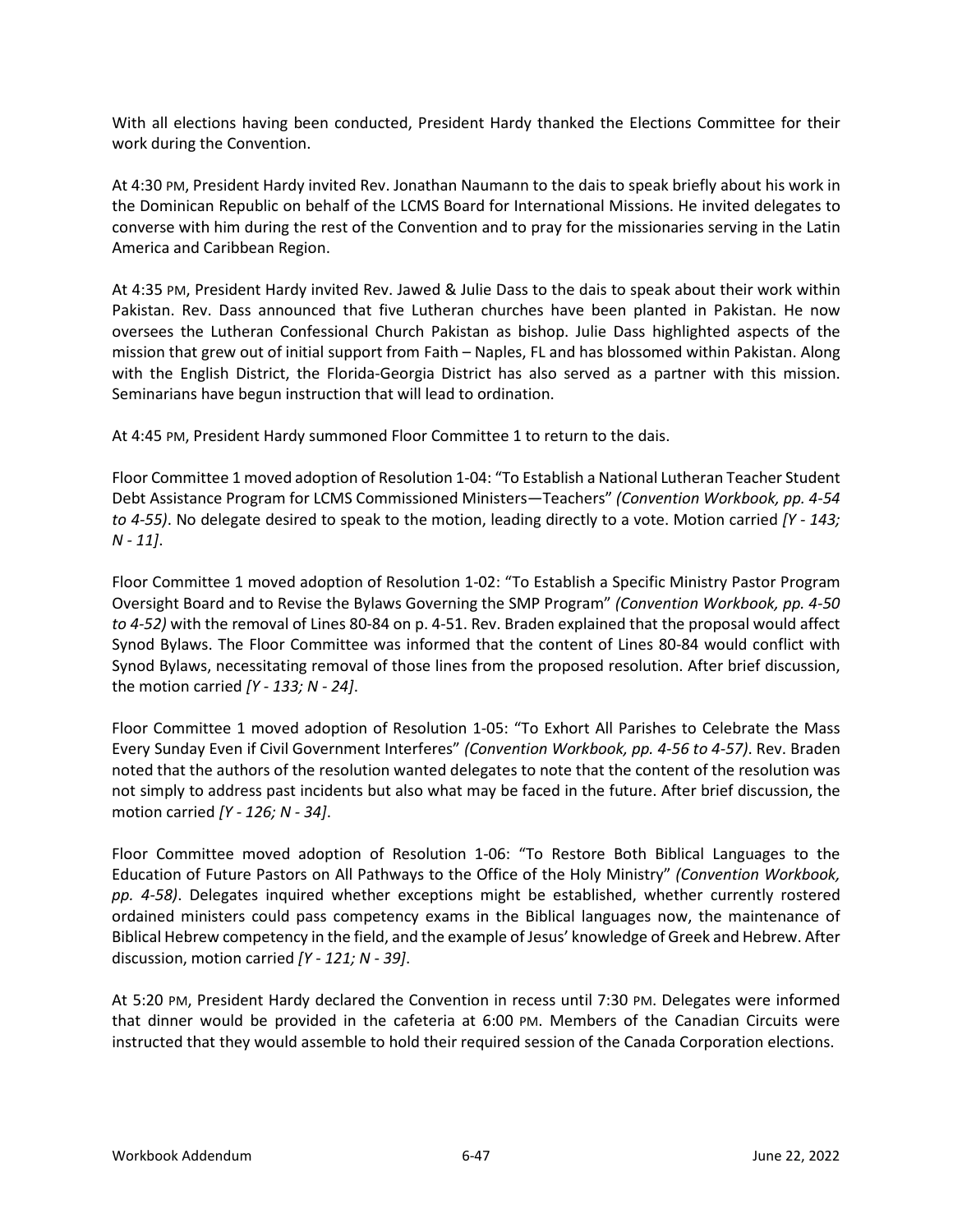### **FIFTH SESSION – TUESDAY EVENING, JUNE 21, 2022**

At 7:30 PM, delegates and guests reconvened in the gymnasium. President Hardy brought the Convention to order.

President Hardy had a video summarizing the start of the mission congregation in Hayden, ID—Blessed Sacrament Lutheran Church—shown to the delegates. This video had previously been presented during the virtual gala held on June 12, 2022. President Hardy commented upon the work done by Rev. John Bombaro in organizing the congregation.

President Hardy had a video presentation about the English District Endowment Fund shown to the delegates. The video identified how gifts and earnings are added to the Endowment Fund, as well as the different uses of monies gained from the interest raised from the corpus of the fund. The video highlighted how the English District Endowment Fund has become another income source for the District to support missions, human care/outreach efforts, and campus ministries.

At 7:50 PM, President Hardy reported to the Convention that he was in Pittsburgh earlier in 2022 to present Rev. Hans O. Andrae with the Roger D. Pittelko *Ille Dilexit Ecclesiam* award. A summary of Rev. Andrae's biography was read for the delegates. President Hardy then invited Rev. Charles D. Lentner to the dais to present him the Roger D. Pittelko *Ille Dilexit Ecclesiam* award. A summary of Rev. Lentner's biography was read for the delegates. Rev. Lentner thanked the convention for the honor.

At 8:00 PM, President Hardy summoned Floor Committee 2 (Missions & Evangelization) to the dais. He also had Rev. Jeffrey Teeple, Convention Chaplain, to offer prayer for specific requests and for wisdom in voting.

Floor Committee 2 moved adoption of Resolution 2-02: "To Increase Continuing Education (CEU) Opportunities throughout Synod" *(Convention Workbook, p. 4-63)*. With no delegate desiring to speak on the motion, the delegates moved directly to a vote. Motion carried *[Y - 136; N - 9]*.

Floor Committee 2 moved adoption of Resolution 2-01: "To Affirm the Need for Open Churches During Times of Plague, Pestilence and Pandemic" *(Convention Workbook, pp. 4-61 to 4-62)*. Delegates inquired how this resolution differed from Resolution 1-05; the committee noted that this resolution focused on congregational openings and functions beyond just the weekly Divine Service. Another delegate questioned the value of protective equipment mentioned in the resolution. Motion to amend: *"To strike the text of Lines 75 & 76 from the resolution."* Discussion on the amendment ensued; following discussion, the motion to amend carried *[Y - 123; N - 25]*. Discussion then moved to the motion as amended. A second motion to amend: *"To replace the word 'opposes' in Line 71 with the word 'condemns.'"* The second motion to amend carried *[Y - 127; N - 24]*. The twice-amended resolution was put to the delegates for adoption; motion carried *[Y - 137; N - 13]*.

Floor Committee 2 reported that their work had been completed. President Hardy dismissed Floor Committee 2 for the remainder of the Convention.

At 8:25 PM, President Hardy summoned Floor Committee 4 to the dais.